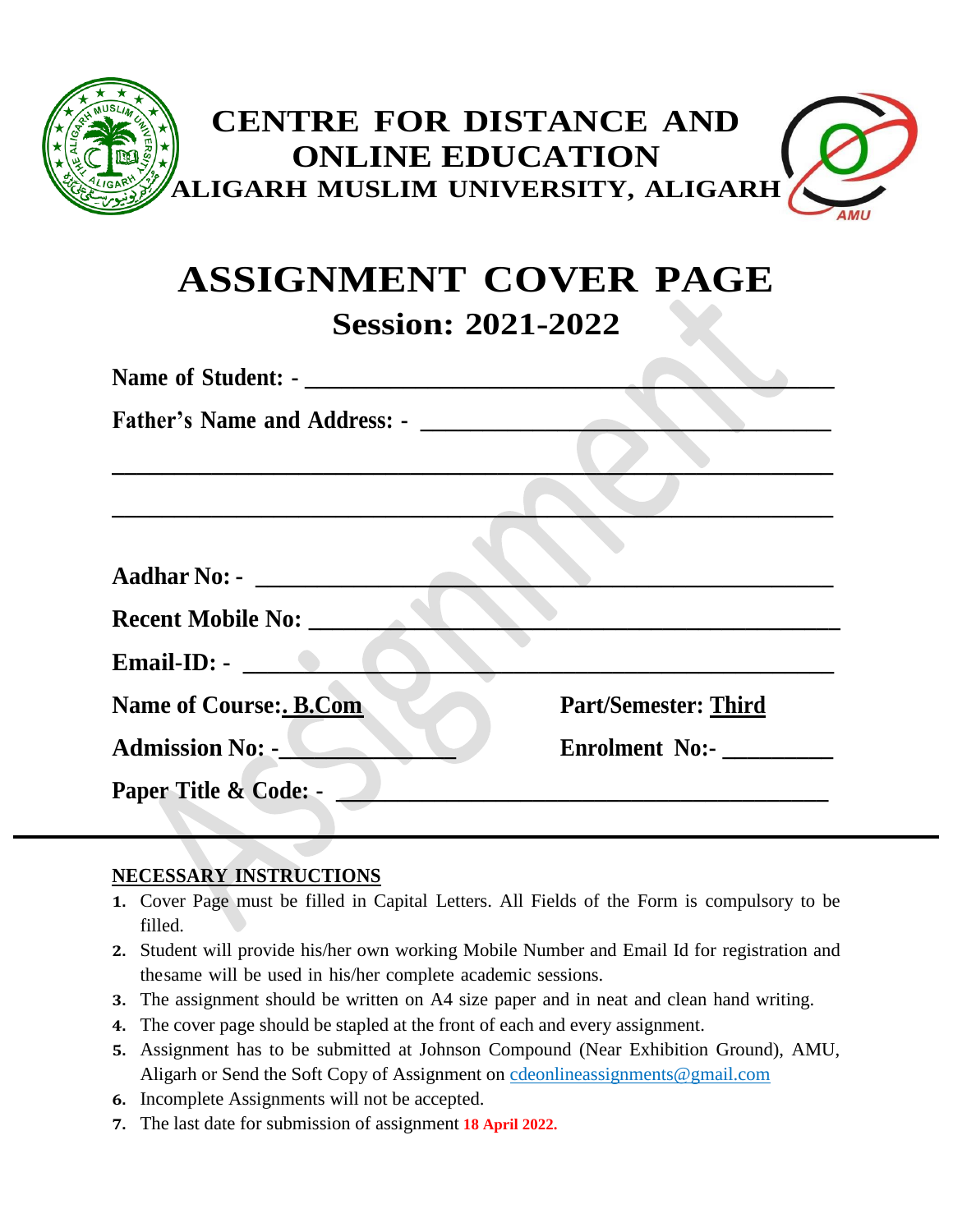# **CENTRE FOR DISTANCE AND ONLINE EDUCATION**

Aligarh Muslim University, Aligarh Session: 2021-2022 B.COM. (HONS.) III-Semester COMPULSORY ENGLISH (EN-201)

#### **ASSIGNMENT**

**Total Marks: 35**

#### **Attempt any three questions**.

- Q 1: Write a short essay on the topic: 'Science is a boon or a bane'. (Word limit: 150 words)
- Q 2: Suppose you are a journalist, write a comprehensive report on the recently concluded assembly's elections. (Word limit: 100 words)
- Q 3: Suppose you are a president of yours residential society, write a short notice about informing the residential members about the upcoming monthly meeting for discussing the issues and problems of the society. (Word limit: 60 words)
- Q 4: What are the phrases and clauses? Elucidate with examples.

#### **\*\*\*\*\*\*\*\*\*\*\*\*\*\*\*\*\*\*\*\*\*\*\*\*\*\***

# **CENTRE FOR DISTANCE AND ONLINE EDUCATION**

Aligarh Muslim University, Aligarh Session: 2021-2022 B.Com. (Hons). III-Semester **BUSINESS STATISTICS (CM-201) ASSIGNMENT**

 **Total Marks: 70** 

#### **Attempt any three questions**.

- 1. Explain the concept of Skewness and its measure?
- 2. What do you understand by Forecasting and discuss the methods of Forecasting?
- 3. Write notes on:
	- (a) Correlation (b) Regression
- 4. What do you mean by Index Numbers? Discuss the types and uses of Index Number?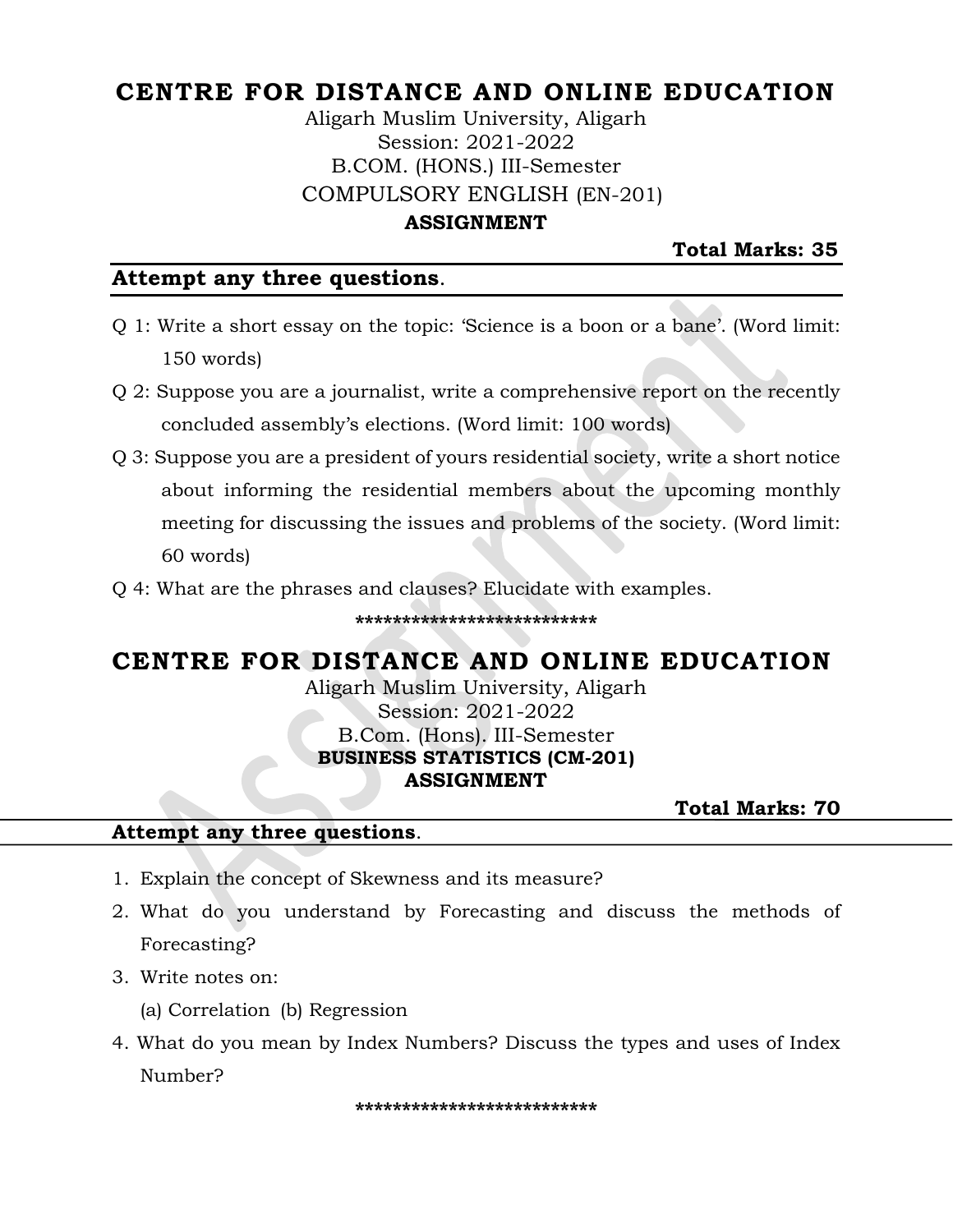# **CENTRE FOR DISTANCE AND ONLINE EDUCATION**

Aligarh Muslim University, Aligarh Session: 2021-2022 B.Com. (Hons). III-Semester **COST ACCOUNTING (CM-202) ASSIGNMENT**

**Total Marks: 70** 

#### **Attempt any three questions.**

- 1. Discuss the concept of Cost Accountancy, methods and Techniques?
- 2. Write short notes on:
	- (a) Material Cost (b) Labour Cost
- 3. What are the features, Meaning and Objectives of Job Costing?
- 4. Discuss Process Costing and its advantages and disadvantages?

**\*\*\*\*\*\*\*\*\*\*\*\*\*\*\*\*\*\*\*\*\*\*\*\*\*\***

# **CENTRE FOR DISTANCE AND ONLINE EDUCATION**

### Aligarh Muslim University, Aligarh Session: 2021-2022 B.Com. (Hons). III-Semester **Computer Application and E-Business (CM-203) ASSIGNMENT**

 **Total Marks: 70** 

#### **Attempt any three questions.**

- 1. What is understood by the term IT? What is the application of IT in Business?
- 2. What is E-Business? What is the difference between E-commerce and Ebusiness?
- 3. What is E-payment systems, Models and methods of e-payments?
- 4. What is Word Processing? What is the Significance and application of Word Processing?

**\*\*\*\*\*\*\*\*\*\*\*\*\*\*\*\*\*\*\*\*\*\*\*\*\*\***